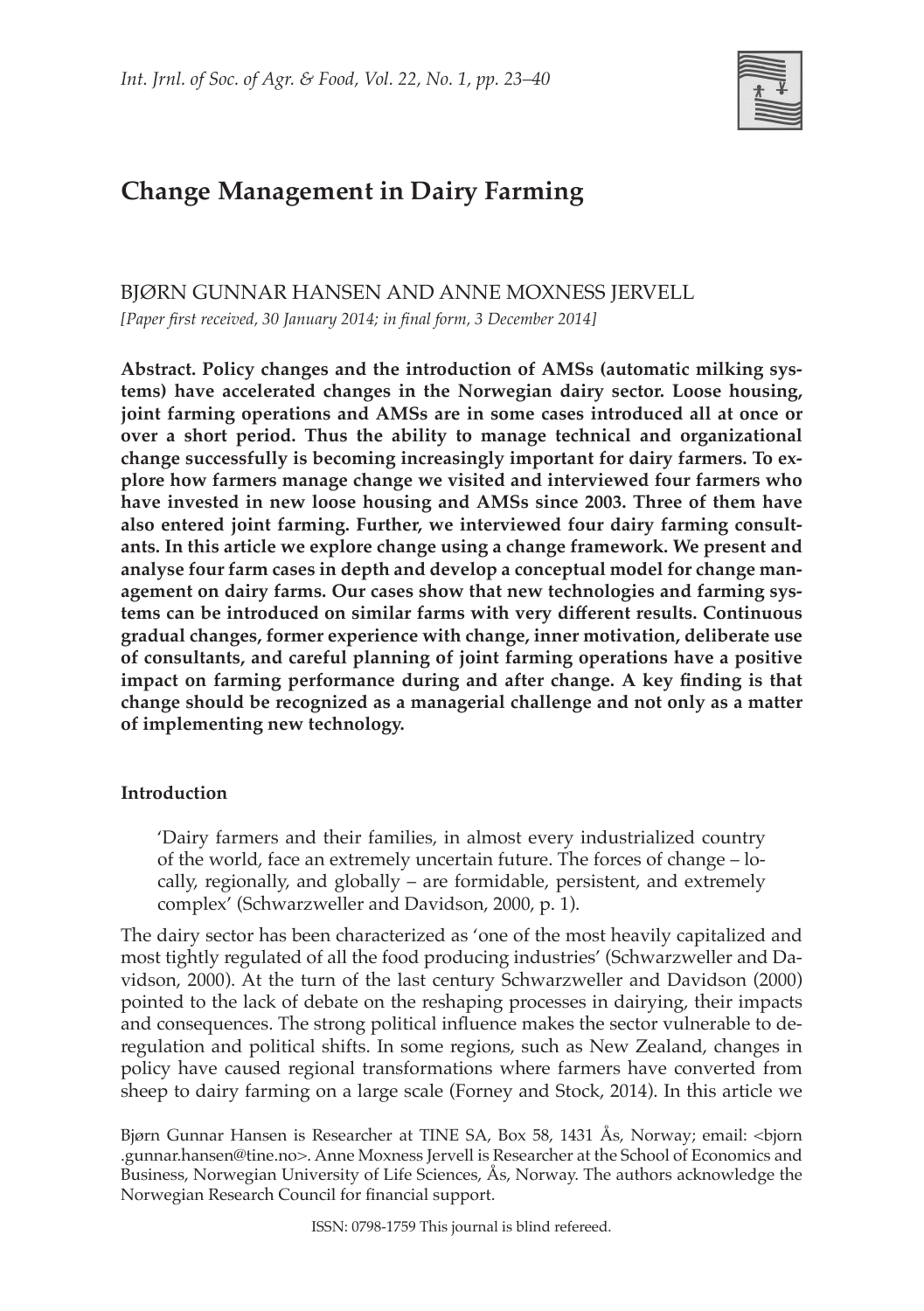take a closer look at how farmers manage ongoing changes in Norwegian dairy farming. These changes, affecting both scale of production, milking technology, and cooperation between farmers are stimulated and framed both by agricultural policy and technological innovations.

Norwegian dairying is among the worlds' most highly subsidized. Average number of cows per holding grew from 5.3 in 1969 to 9.6 in 1979. Norwegian dairy farms are relatively small. In 2013 the 10 700 Norwegian dairy farmers produced 1,525 million litres of milk (TINE, 2013), and Norwegian milk production is based mainly on feeding roughage ad libitum supplemented with concentrate. In the period after 1983, milk quotas have restricted farm growth and investments in new technology in Norwegian dairy farming (Jervell and Borgen, 2000). By as late as 2005 the average dairy farm still had fewer than 15 dairy cows. Since then a combination of changes in quota regulation, affordable AMS technology and stimulation of cooperative farming has increased the rate of change in the sector. Changes in the quota system allow trading of quotas between farms, as well as larger quota sizes. Additional drivers of change are new animal welfare regulations that do not allow building of new tie-up barns after 2004, and require that all cows should be in loose housing by 2024.

Norwegian dairy farming is undergoing a period of rapid change. At present there are more than 1,200 AMSs operating in Norway (TINE, 2013), and the proportion of cows milked by AMSs increases rapidly. Some point to relatively small herds as one reason for the rapid adoption of AMS technology in Norway; one robot is enough to milk a herd of 60–70 cows. In regions with larger herds, for example in the US where herds averaged 61 in 1992, technologies such as milking parlours and carousels have been adopted at an earlier stage (Butler and Wolf, 2000). Parallel with the availability of affordable AMS technology, there have been changes in dairy farm and quota policies. One notable change is the stimulation of joint or cooperative farming; through pooling their milk quotas, farmers could achieve economies of scale and afford investment in new barns, with only moderate loss of individual farm subsidies. The number of dairy farmers involved in joint farming increased dramatically after the mid-1990 and, according to SLF (2014), joint operations dispose of almost one-third of the total milk quota volume in Norway. A large number of Norwegian dairy farms have changed their mode of production from small tie-up family farms to large, loose housing cooperative farming with AMS (Kjesbu et al., 2006; Stræte and Almås, 2007). The aim of this article is to study more closely the change processes as they unfold on different farms. First we discuss change management in a farming context based on previous research and theory on change management. Based on interviews with farm consultants and farmers we then present and discuss four illustrative and 'typical' cases of farmers that vary in age, motivation, change experience, and how the change process is managed. The cases are discussed and we search for factors that can explain why in some cases the changes in technology and organization cause few problems, while in other cases the change period is prolonged and characterized by significant drops in performance. The four case studies indicate that larger changes, such as when technology, size and organization are changed simultaneously, is more difficult to manage, and that former change experience, motivation, family resources, use of consultants and careful planning can ease the transitional phase.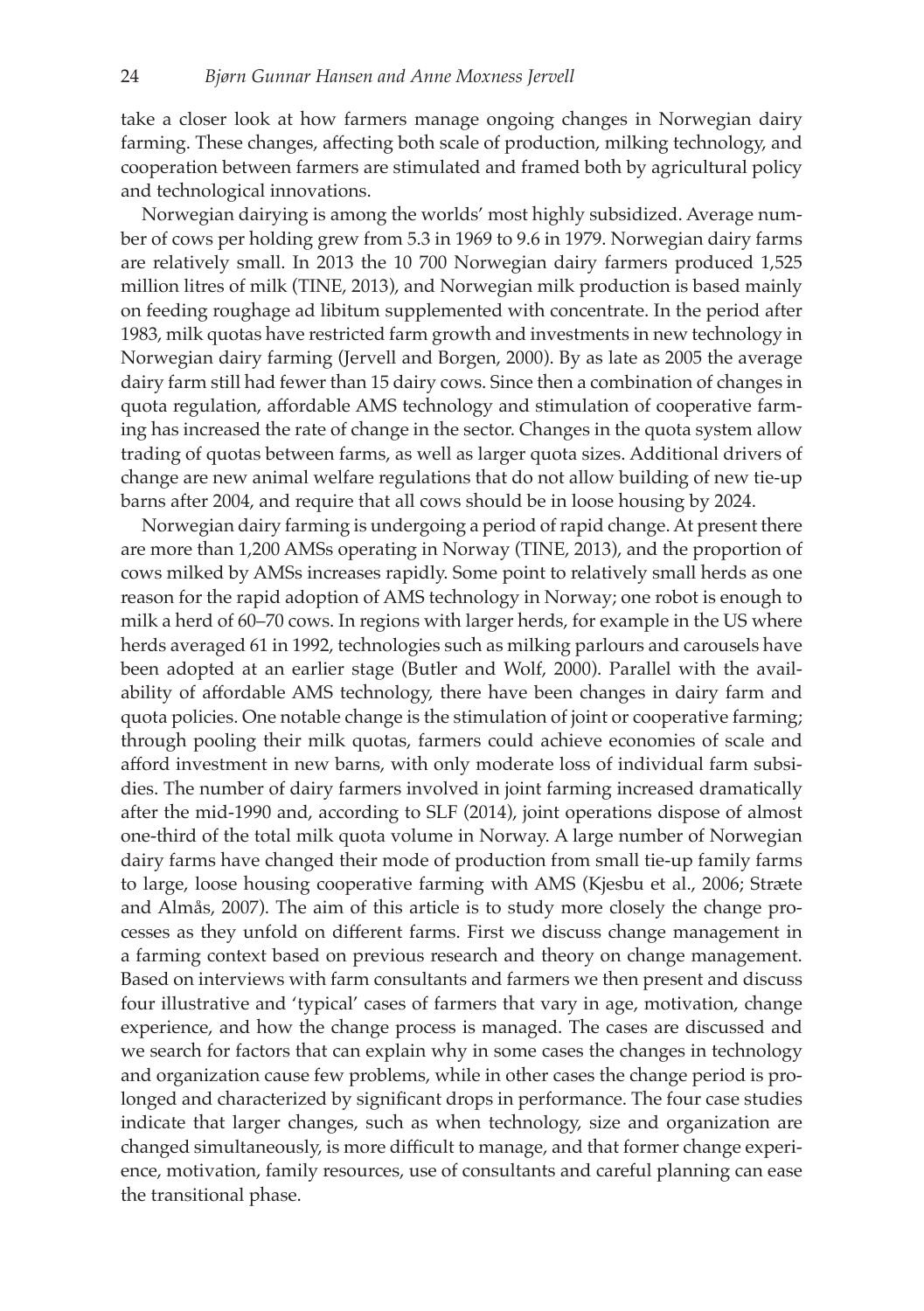#### **Managing Change**

Dairy farms are typically managed by families. On very small farms, such as in Norway, it is not uncommon for one or more family members to combine farming with off-farm work. In traditional milking systems there are strict demands on the timing of labour input over the day and week. Changing from tie-up barns to loose housing and from manual to robotic milking alters the nature of daily work and farmer–animal interaction. The increased flexibility that AMSs introduce is cited as one important motivation for adopting the system (Jacobs and Siegford, 2012). The same can be said about cooperative or joint farming; sharing responsibilities for daily chores among several farmers makes it easier for individual farmers to take time off or pursue other careers.

A combination of farm expansion and change of farming system can be challenging. Simensen et al. (2010) explored the interaction between herd size and housing system, and found higher yields in tie-up barns when herds are small (< 27 cows). Earlier US studies (Norell and Appleman, 1981) indicate an average drop in milk yield per cow when changing from tie-up to loose housing system. In contrast, a more recent study by Bewley et al. (2001) surveyed 252 dairy farmers that had expanded and found only small drops in performance and high levels of satisfaction, with those having the largest farm sizes (> 220 cows) and only new buildings the most satisfied. Bewley et al. (2001) attribute some of the success to improved practices in herd expansion and to farmers learning from other farmers' experiences. Gloy et al. (2002, p. 246) suggest that the negative relationship between performance and debt ratio found in their sample of dairy farms may be due to: 'a learning period during which the assets acquired with debt funds are assimilated into the business'. In a similar vein Sipiläinen (2008) report that many Finnish dairy farmers had difficulties maintaining technical efficiency in the adjustment process following from the Finnish EU membership.

Introduction of an AMS represents a huge change, in terms of removing routine contact between humans and animals, and of unsettling the usual ways in which farmers know and understand their cows (Holloway et al., 2014). Robots also allow the cows to reveal themselves to the farmer in new ways through the use of information technology and behaviour monitoring (Holloway et al., 2014). Further, introduction of an AMS unsettles the identities, roles and subjectivities of humans and animals and thus shifting the ethical relations (Holloway et al., 2013). Robotic milking opens up new possibilities for managing the cows without being present in the milking parlour. Thus stockmanship changes from looking at individual cows to looking more at herd averages, and there is a concern that reliance on the robot may lead to neglect of cows (Holloway et al., 2014). The technology transforms ways of knowing and spending time with cattle, such as reducing the amount of physical contact between humans and cows in the milking parlour while potentially increasing the amount of time humans can spend observing their cows (Owen, 2003). In addition to having a good stockman's eye the farmer also has to be computer literate. Thus conversion to a milking robot radically changes the work of the stockperson (Butler et al., 2012). This change requires a transformation of the whole management process.

The management of organizational change in general tends to be reactive, discontinuous and ad hoc, with a reported failure rate of around 70% of all change programmes initiated (Balogun and Hope Hailey, 2004). Studies of change in farming typically explore farm performance after change to a new technology or housing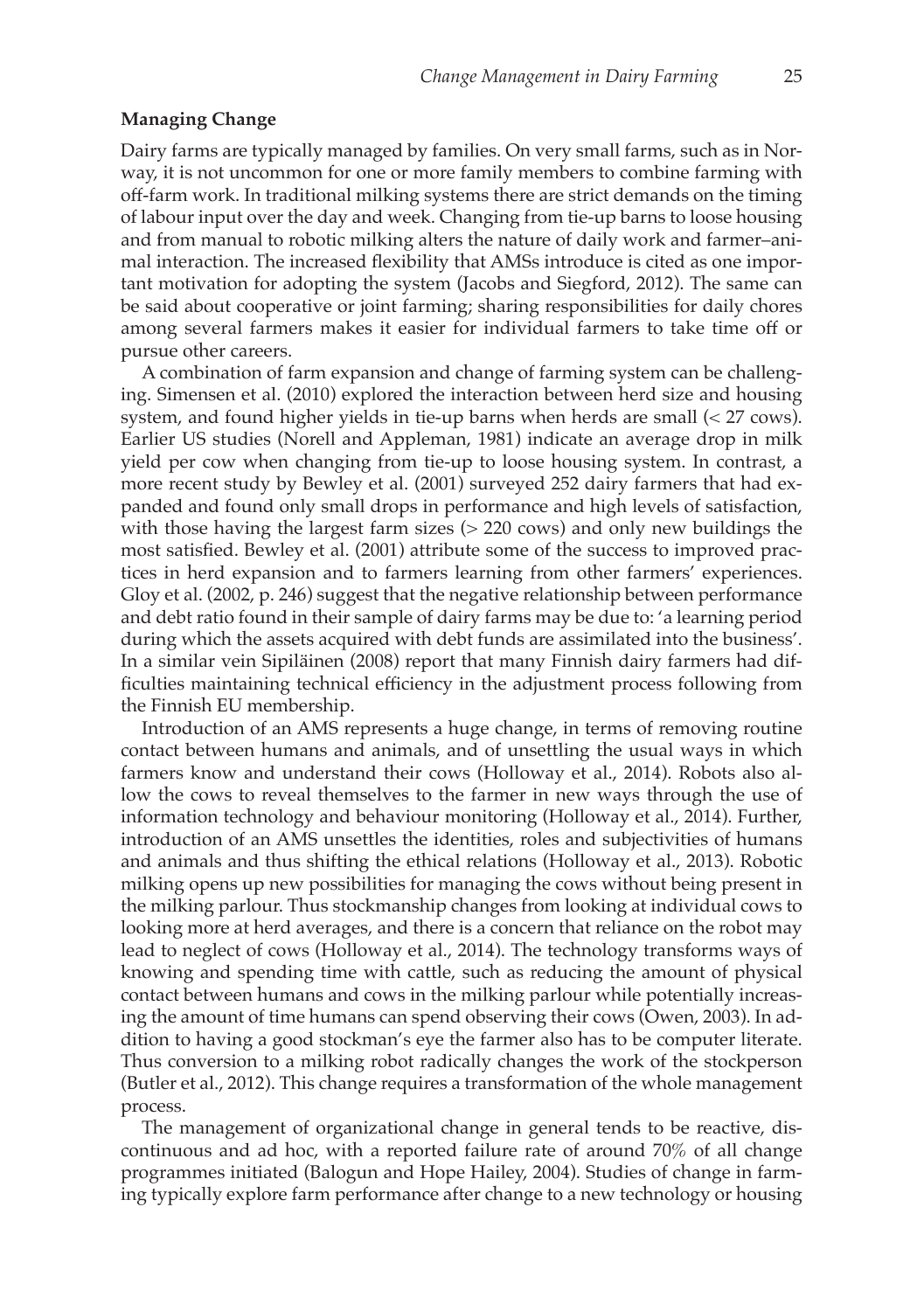system has taken place (for example, see Bewley et al., 2001; Simensen et al., 2010). According to Balogun and Hope Hailey (2004), the transition phase, during change, often gets too little attention during planning and decision-making. This may result in problems of finalizing the change and of post-change performance that do not meet expectations (Balogun and Hope Hailey, 2004). The 'classic change curve' (Elrod and Tippett, 2002) describes a typical period of low performance and despair during the transition. Successful change management should not only bring performance to a higher level after change, but also minimize the drop in performance during transition. To the best of our knowledge no studies have explored management on dairy farms using a change framework.

At the operational level, a key challenge is to implement change while daily operations are maintained simultaneously (Meyer and Stensaker, 2006). Because change does not happen in isolation, and is not a limited event or activity in the organization, balancing change-related tasks with daily operations is a crucial matter. In animal husbandry it is not an option to close down operations, even for a short period, to direct all resources towards managing change.

The magnitude of the changes involved will influence the capacity to manage change (Balogun and Hope Hailey, 2004). Where firms operate without significant investments or change over a long period, the need for large changes increases. Instead of continuous change the process becomes disruptive. In contrast, gradual expansion is change that only requires adjustments of existing working processes. The farmer can apply existing knowledge. On the other hand, large changes in technology and organization require a transformation of operation and management. A transformation entails a change in the routine assumptions and 'the way things are done around here' (Balogun and Hope Hailey, 2004). It is no longer sufficient to rely solely on existing competence and skills. This is similar to the multiple changes farmers experience when entering into joint farming or investing in a new cowshed and AMS. Many changes take place at the same time or over a short period. It is no longer sufficient to do a little bit more of the same, as is the case with gradual herd expansion. One has to put aside some of the old knowledge and acquire new, which can be a very demanding process at the individual level (Balogun and Hope Hailey, 2004). Thus a review of AMS studies suggests that differences in management and farm-level variables may be more important to AMS efficiency and milk production than features of the milking system itself (Jacobs and Siegford, 2012). Transformational changes require good planning and a lot of managerial resources in the implementation process.

A consequence of a long period of a stable dairy quota system and little scope for growth or large investments is that farmers acquire little competence in managing change processes. The successful management of change is crucial for the survival and success of small and medium-sized enterprises (By and Dale, 2008). Viewing change processes as isolated events presupposes that they have a clear beginning and end. However, due to the constant state of flux of the business environment in which contemporary organizations operate, organizational change management may prove more successful if focused on facilitating continuous change readiness rather than on implementing and managing specific change efforts. If managers adopt this approach, they are more likely to increase the successful management of change (By, 2007). It is perceived as crucial that organizations are continuously prepared to absorb and implement change as and when required (By, 2007). Making change happen without destroying well-functioning aspects in an organization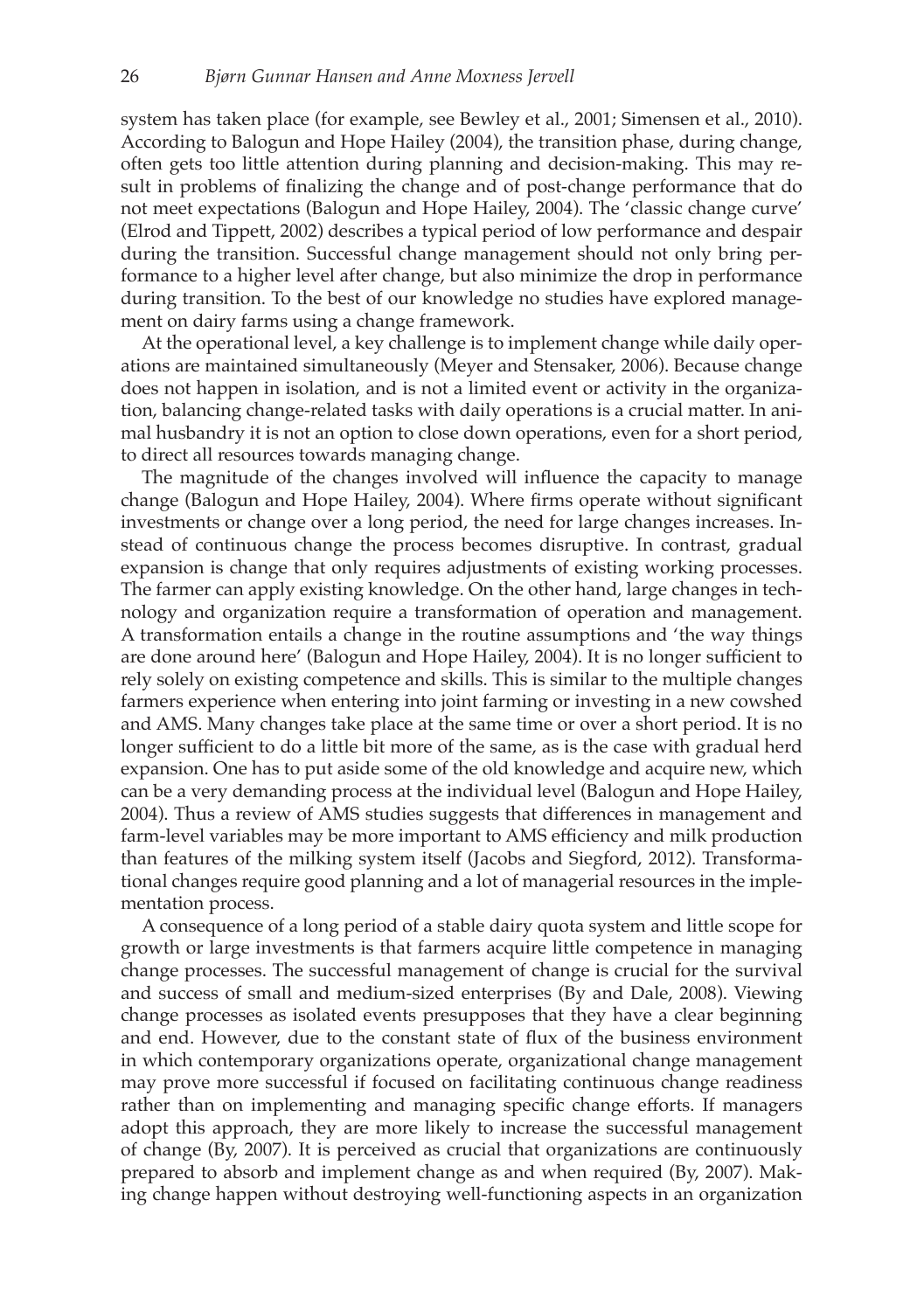and without harming subsequent changes requires both capabilities to change in the short and long term and capabilities and capacities to maintain daily operations. Former experience in managing change will increase the capability to manage additional change (Balogun and Hope Hailey, 2004). Experience from earlier changes can make farmers better at handling the ambiguities and uncertainties that are common in change processes. They get used to being in a continuous state of change and to what it takes to overcome unforeseen problems that are unavoidable. They may be more motivated and prepared to make detailed plans for transitions, but also to handle situations that deviate from the plan. Former experience with changes contributes to change capacity, which can be defined as 'the allocation and development of change and operational capabilities that sustains long term performance' (Meyer and Stensaker, 2006, p. 220). As people gain experience with change they draw on their previous experience to interpret subsequent changes (Randall and Procter, 2008). People learn from experience and can potentially develop change capabilities either by transferring specific skills or knowledge, or by process-based learning, which means absorbing and applying new knowledge more efficiently (Schilling et al., 2003). Farmers with extensive experience of change processes acquire change capacity that makes them better at managing change than farmers with little experience.

Farmers need more than experience of or knowledge about a change to be able to succeed. According to By and Dale (2008), motivation is one of eight critical success factors for managing organizational change. Motivated farmers are more proactive and experience more control over problems than less-motivated farmers (Hansen, 2013). Problem-solving in unstructured contexts such as farm expansion involves unique challenges, and farmers must be motivated to develop additional cognitive and behavioural skills in order to succeed. Problem-solving skills mean little if a person is not motivated to use them. A high degree of motivation is required to solve problems in unstructured contexts such as farming because solutions require repeated physical efforts. Zimmermann and Campillo (2003) emphasize that intrinsic interest and high levels of motivation are necessary to sustain the many hours of practice that are needed to attain the necessary levels of skill. Motivation can exist at different levels. It can be rooted in intrinsic interest, e.g. a strong wish to be a farmer. Motivation can also be due to changes in the surroundings.

People seek information as they become more motivated to solve a problem (Grunig, 1997). Thus, motivation increases information seeking and, therefore, the probability of solving problems. Inner-motivated farmers take more actions and explore more options than farmers motivated from external forces or opportunities. Thus they produce more variation, which provides better opportunities for selection, and thus better experiential learning (Campbell, 1960; Weick, 1979). Motivation rooted in inner interest is stronger and lasts longer than motivation due to external forces or opportunities. We expect farmers who are internally motivated to manage change to AMS and joint farming better than farmers who feel themselves forced by external forces or pressure from family or neighbours.

Farming is embedded in social relations, primarily the family, but also in the local and national farming community. The milk quota system has been the object of strong opinions on fairness (Jervell, 1993), and Norwegian farmer organizations negotiate directly with the government on farm policy. Social capital, such as that inherent in farm organizations, communities and agricultural policy institutions, is an important resource for individuals and organizations, as it complements other resources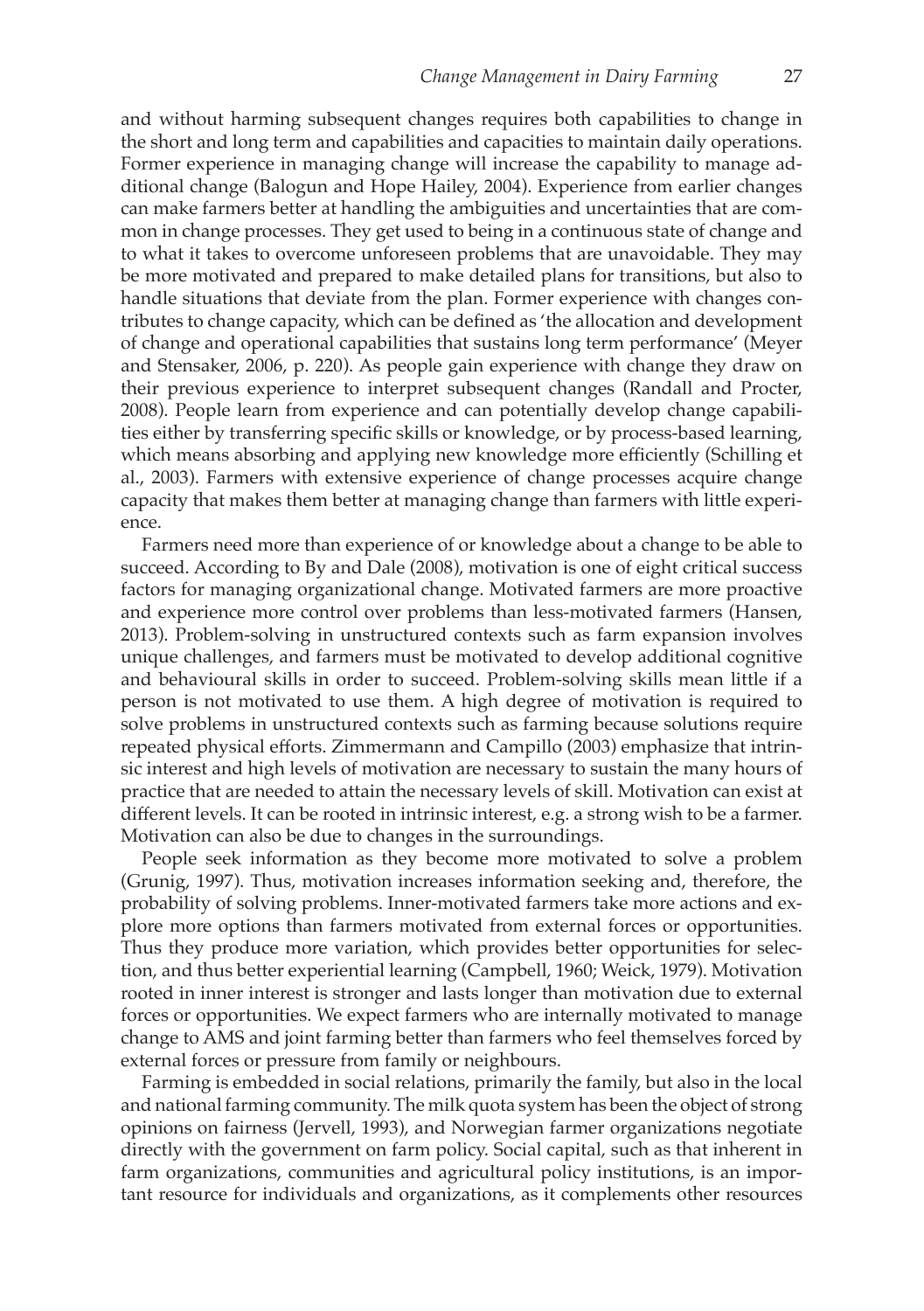that individuals and organizations control. We define social capital according to Lin (2001, p. 19): 'investment in social relations with expected returns in the marketplace'. This definition reflects most writings on social capital (Lin, 1982; Bourdieu, 1983; Coleman, 1988; Burt, 1992; Portes, 1998). Using social capital in problem solving augments and complements the knowledge of an individual. Drawing on their social capital, individuals may mobilize other people to help solving problems (Rogers and Larsen, 1984; Saxenian, 1994; Greve and Salaff, 2001). Farmers may differ in the degree of social capital they have and in their abilities to mobilize resources from their network to help overcome a demanding transition process. Resources mobilized from friends or extended family can help farmers through demanding and labour-intensive periods, while more specialized network resources can play a role in planning the process. Most farmers have limited experience of comprehensive change processes. In contrast, consultants can acquire experience and specialize on managing the implementation of new technology, information systems, or types of organization. Access to and deliberate use of consultants can supplement the managers' competence (Werr, 2012). Consultants can analyse problems and suggest solutions, or they can support the farmers in shaping their own solutions. It is important to ensure that the farmer feels ownership of the plans and the process (Beer and Nohria, 2000; Balogun and Hope Hailey, 2004). Thus, deliberate use of consultants can supplement the farmers' own competence and thus improve performance during and after change.

All our case farms have entered joint farming as part of the change. Some years ago the government decided to encourage joint farming, with some success. According to the Norwegian Agriculture Agency, there were 1,510 joint operations in the dairy sector in 2011 (SLF, 2014). Joint farming operations mean that up to five dairy farmers merge their milk quotas, their land and their cowsheds and collaborate on the farm work. Creating joint operations makes it possible to increase production capacity and carry greater investment costs, thereby taking advantage of economies of scale, as well as complementary skills and resources. Although there are advantages, collaboration in joint operations does not guarantee success. The challenges of collaboration in joint farming operations may be especially prominent where farmers have traditionally worked independently, and therefore have little experience with extensive and committed relationships. In general, not all of the farmers who enter joint farming are equally motivated to continue farming (Schei et al., 2012). Some of them just want to reduce the demands of the farm work. However, there is evidence that entering joint farming requires careful planning to perform well (Schei et al., 2012). Participants must spend time and discuss all aspects of the farming operation in detail, including economics, share of workload, daily routines and each farmer's goals and expectations. The participants must establish psychological contracts to clarify their mutual expectations and obligations (Sverdrup, 2012). Joint operations that plan their farming carefully are shown to perform better than joint operations that spend little time on planning (Schei et al., 2012).

#### **Data and Methods**

The qualitative data for this article were collected as part of a larger project dealing primarily with animal welfare aspects related to changes from tie-up barns to loose housing (e.g. Ruud et al., 2010). This project, which collected detailed data on farms, revealed an increase in health problems and lower yields during and after transition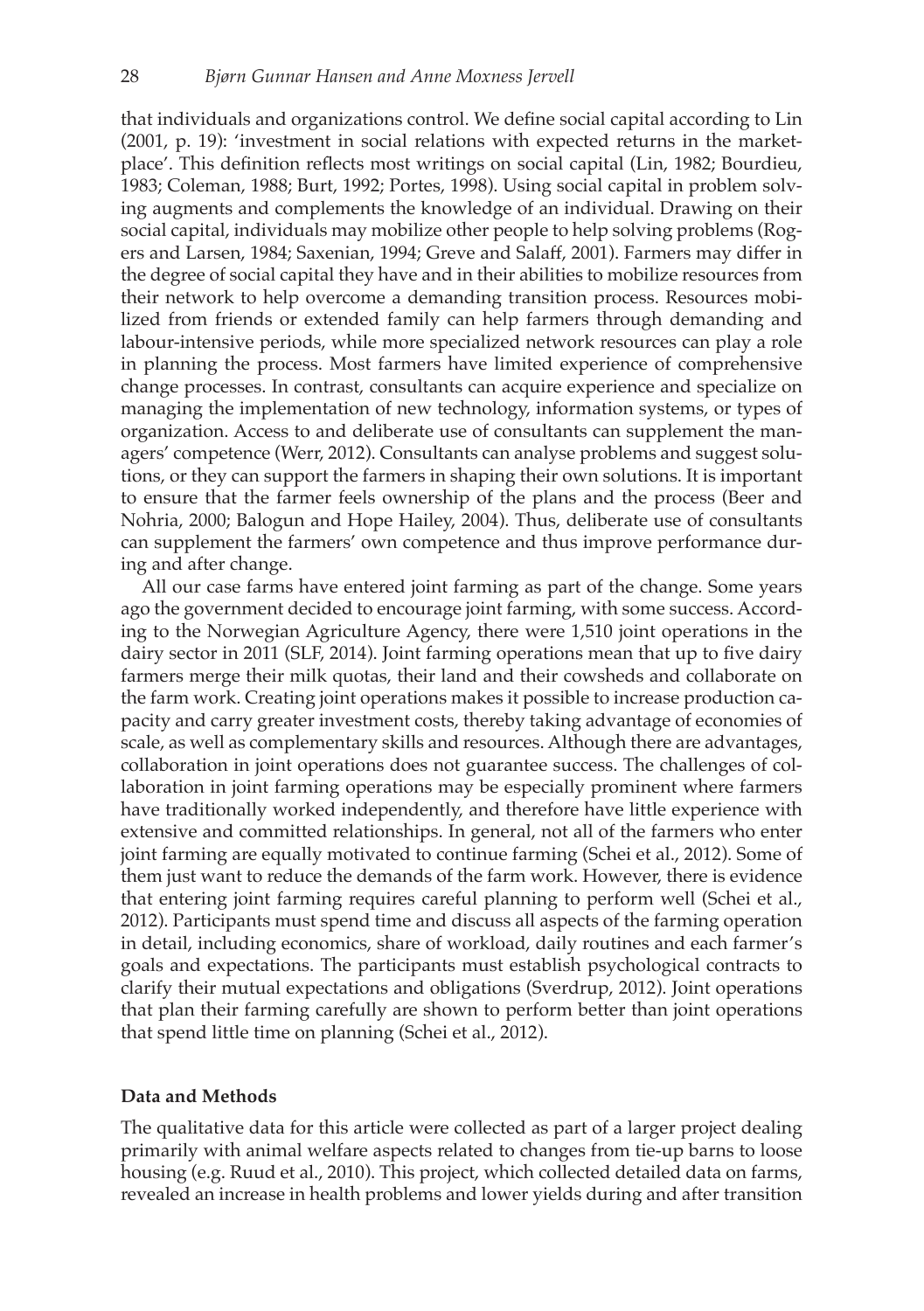to loose housing in many herds. The project raised our awareness and interest in the problems that may occur during transition to new systems. To develop the research problem we first conducted semi-structured telephone interviews with four advisors in different parts of the country who advise farmers during change processes involving major building investments. We asked them about the change processes, what characterizes a successful transition and a process with problems, and about the duration of the transition period. Transition to joint farming was also covered. The interviews with dairy farm advisors confirmed that there is huge variation in how farmers manage the change processes, both in post-change performance and in the length of the transition period. Many farmers have problems in the transition phase, especially those who combine technological and organizational change. Based on these interviews and prior knowledge, we developed a thematic interview guide directed at farmers who had been through a large transition, including new cowshed and AMS, from 2003 to 2011.

We made a structured sample of farms with different experiences during a change that involved investments in new loose-housing buildings. These farms were visited by two researchers in 2010 and 2011. In three of the four cases we also visited the barns with the farmers and gained additional information. All farms can be characterized as family farms, and all had entered into some form of joint operation. In all cases we interviewed the primary farmer, the farmer who has the new barn on his lot (and close to the house). In one case two generations, the mother and son of the primary farmer, participated in the interview. The interviews were recorded and transcribed. We also made separate notes after the visits and compared these. All farmers have larger than average herds, and they are based in South-Eastern Norway (Akershus, Østfold, Hedmark and Oppland). The cases vary on other variables, such as farmer age, the number of people involved in daily operations, age of farmer, the use of family and hired labour. In two of the four cases the farmers have succeeded with change according to their own standards, while two have failed to achieve what they intended to accomplish.

The four cases represent variation with respect to key factors for successful change based on the interviews with farmers and advisors. How well the farmers have managed the change process and how satisfied they are with performance after change are measured primarily by their own subjective criteria, but also confirmed by herd recording data on production and health. All the advisors we interviewed mentioned that high milk yield is important for the economic result after large investments. One of the most experienced advisors put it this way:

'Yields are much more important after herd expansion than when you have 15 cows and most of your farm income is based on subsidies.'

We therefore use milk yield per cow as an indicator of performance during and after change. The farms also differ in how many heifers and cows they needed to purchase due to problems with the transition, and how many calves they lost. Calf health and calf loss are critical factors in dairy farming. We also use these figures as indicators of performance during change. The figures on milk yield per cow, the number of lost calves and the number of purchased cows were collected from the herd recordings.

In the following we first present short narratives of the four cases. In these we include typical citations from the interviews. Then we make a comparison of the cases with respect to key variables. Some of these are derived from the literature,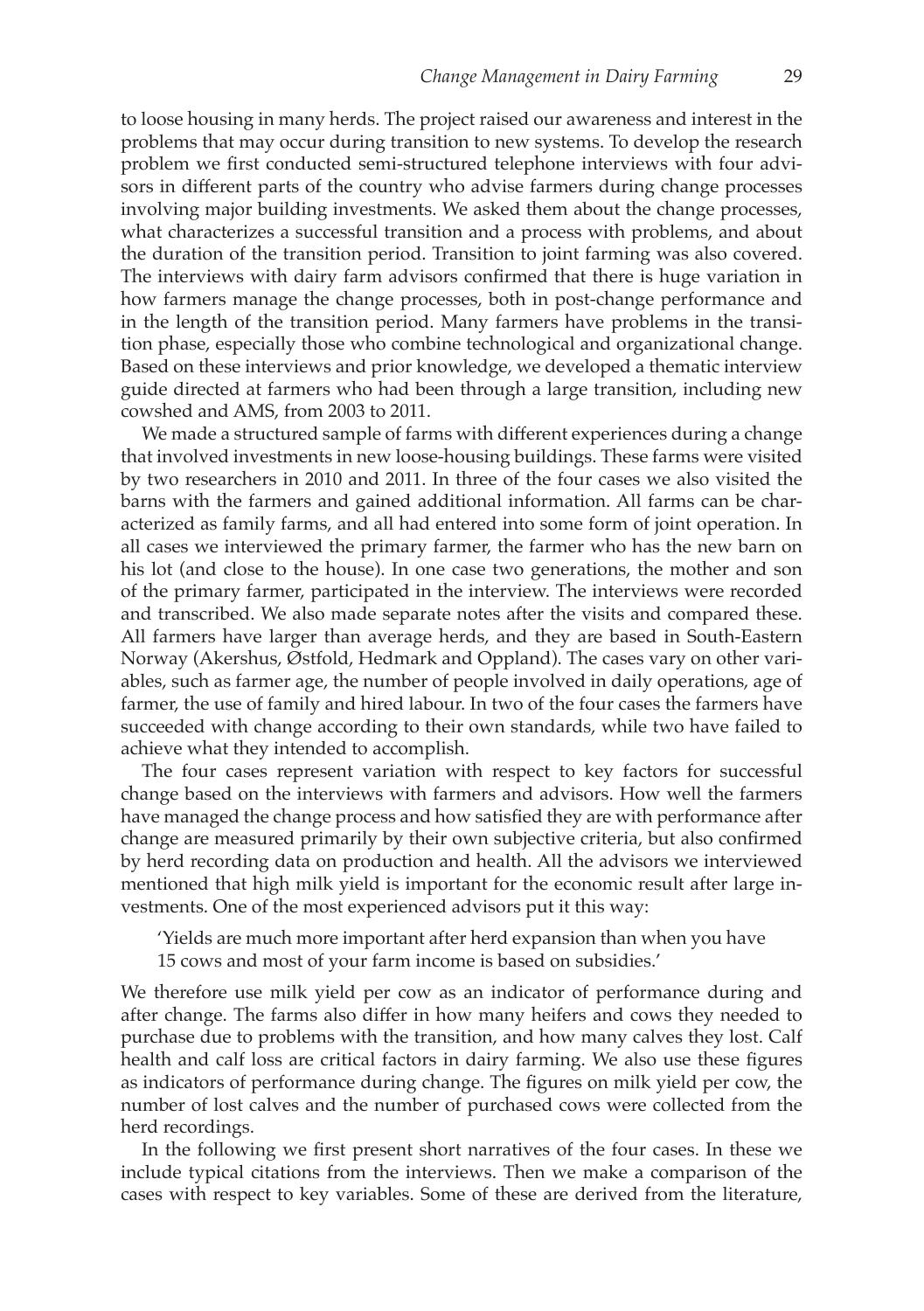some from interviews with advisors who have experience of many change processes, while others have been identified through analyses of the case material.

## *Case 1: Young Farmer with Former Change Experience*

This case involves a farmer in his early thirties who took over the farm 10 years ago after working actively on the family farm since early youth. Before taking over and making his own investments he was actively involved in a rebuilding of the barn to loose housing. He had a strong inner motivation to develop the dairy farm:

'I wanted to grow and I wanted to concentrate on one thing and to know I can do it well. It is more stressful to combine dairy farming with rented land for grain production.'

On taking over he was looking for a way to expand production, and bought quota where possible. When a neighbouring farmer quit dairying he saw a chance to buy quota and cows to almost double his herd and he decided to build a new addition to the barn and install an AMS. After some consideration of investments and how to use existing buildings, he decided on a solution requiring only a limited addition to existing facilities.

The building period was demanding, since rebuilding of the existing barn could not be carried out easily without significant involvement on his part, and he also had to take care of the daily work. Having his parents nearby on the farm was a good help in this phase. He emphasized the importance of not getting exhausted during the investment phase:

'The real work starts when the building process is finished.'

In spite of some initial problems of getting used to the new systems, he was able to keep the milk yield up during the transition phase to robotic milking and new feeding regimes. Getting used to the new management systems was a challenge, even for a relatively young person used to herd management systems. But at the time of the interview he found they give very good feedback, showing immediate falls in daily milk yields if he cuts down on the number of feedings for other activities. His deliberate choice of using existing facilities and buildings did not give the most practical of solutions, but he finds the extra time used for manure cleaning pays off. It helps him to stay familiar with the animals. Before building he carefully planned for herd expansion through recruitment from his own herd. This has helped him keep the facilities well stocked from the start. Due to this and careful control of investments, the economic results are satisfactory, and his vision for the future is to be able to build a completely new barn within 10 years, and to double his production.

#### *Case 2: Farmers in Their Fifties with Large Changes after 20 Years in Business*

On this farm the decision to invest in a loose-housing barn was taken by a couple in their fifties after more than 20 years of dairy farming in a barn built by the husbands' parents. The quota system had halted earlier plans of dairy expansion, and the couple had diverted instead their resources to other activities in off-farm work (him) and on-farm tourism (her). Investment had become a necessary condition to continue dairy farming, and new regulations on housing of young stock also required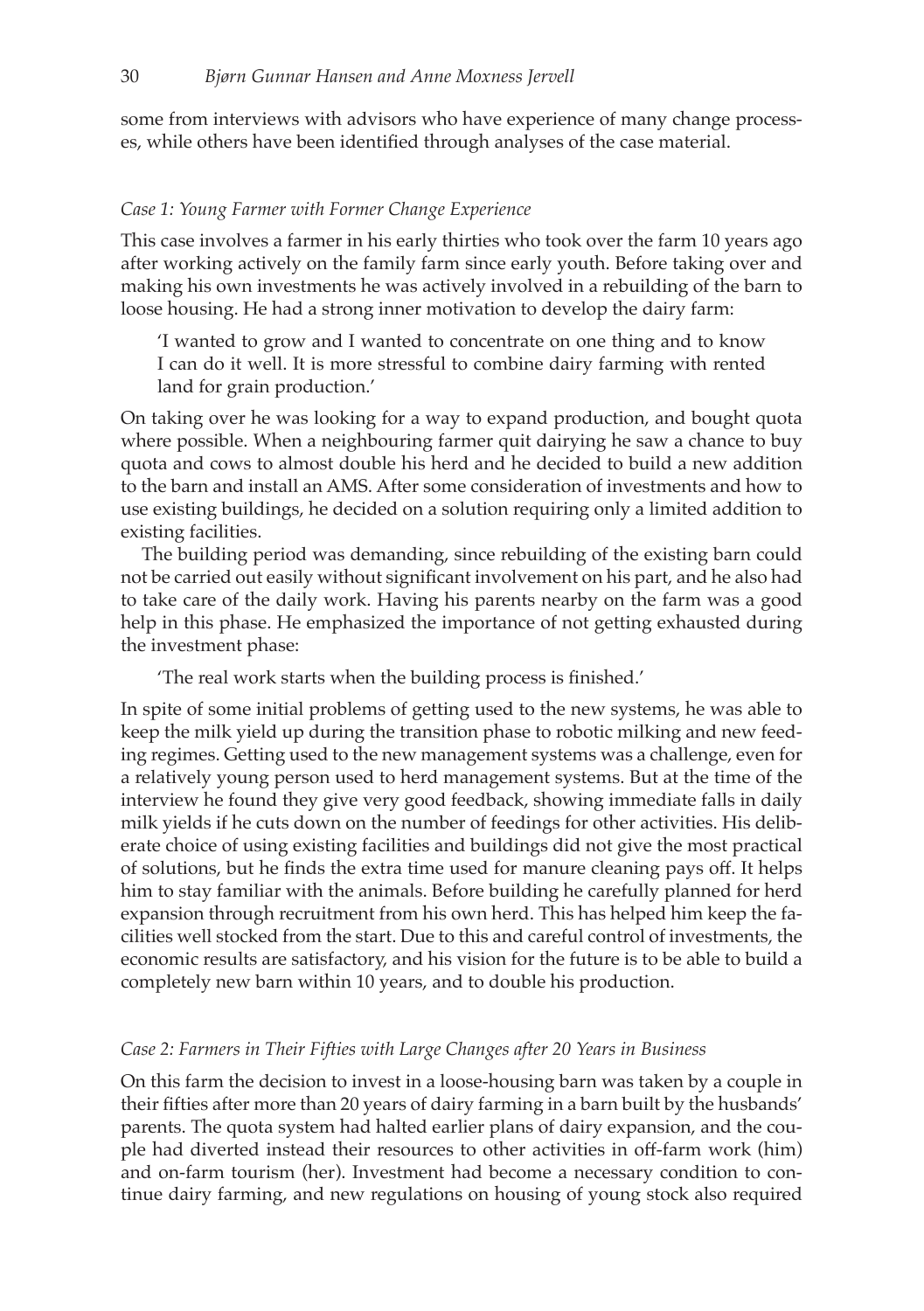changes. In this case expansion based on the old barn was not an option, since the floor and manure storage space could not be used. This required planning a whole new facility, and large investments.

Looking for ways to expand production, the family joined forces with another dairy farmer situated 10 km from their own farm. The new partner was in his sixties and had run a tie-up barn with 15–20 cows for many years. Thus both partners had little experience with change. The plan was to join herds and quotas, and finance the new dairy facility jointly. The partner was supposed to both be in charge of the building process and take his share of the workload in the new barn. After a short planning period without use of consultants they started building, and finally moved in six weeks after the estimated date. The new partner did not manage the building process well, so they had to hire an external person for the job. The delay was a critical incident that hampered confidence between the two partners. Another critical incident was the severe problems they experienced with the calves due to badly coordinated feeding routines. The new facilities also caused problems for cows used to tie-up barns, and culling rates were high, making it difficult to fill the milk quota:

'We moved in six weeks later than plan, right before Christmas. The cows reacted to the new surroundings and I think they sensed that we were stressed by the new technology. They were afraid to lie down, and many lost their milk.'

Thus joining the two herds reduced yields dramatically, also because the incoming partner had a low yielding herd:

'We had 70 cows altogether, and some had to be culled, his yields were 1,000 kg lower per cow, but we can't say we didn't know that.'

There were also large problems with manure handling and feeding systems. Since the reason for choosing a milking parlour rather than a robot was unfamiliarity with computerized systems and a preference for milking and contact with the animals, they had problems with using and understanding the new systems:

'None of us wanted to deal with a robot, and we almost panicked when we realized that also the milking parlour was computerized.'

The partnership did not work out well and was over by the time the barn was finished.

#### *Case 3: Young Farmer in Joint Farming with Experienced Partners*

The interviewed farmer was very motivated in farming. It had always been his wish to take over and develop the farm. He now runs the leading farm in a joint operation of three farms. In 2008 they built a new cowshed with an AMS, and the third member came into the partnership. Before this lies a long history of continuous change. The principal character's parents, who were still the owners of the farm, and participate actively in running the farm, built a new cowshed back in 1977. In 1996 they converted it to a loose housing barn with milking parlour. In 2005 the parents started joint operation with another farmer, and took over his cows. The other partner now keeps the bull calves for fattening at his farm.

Two of the partners are carpenters, while the principal farmer is a graduate in constructional engineering. These joint skills were crucial in planning and running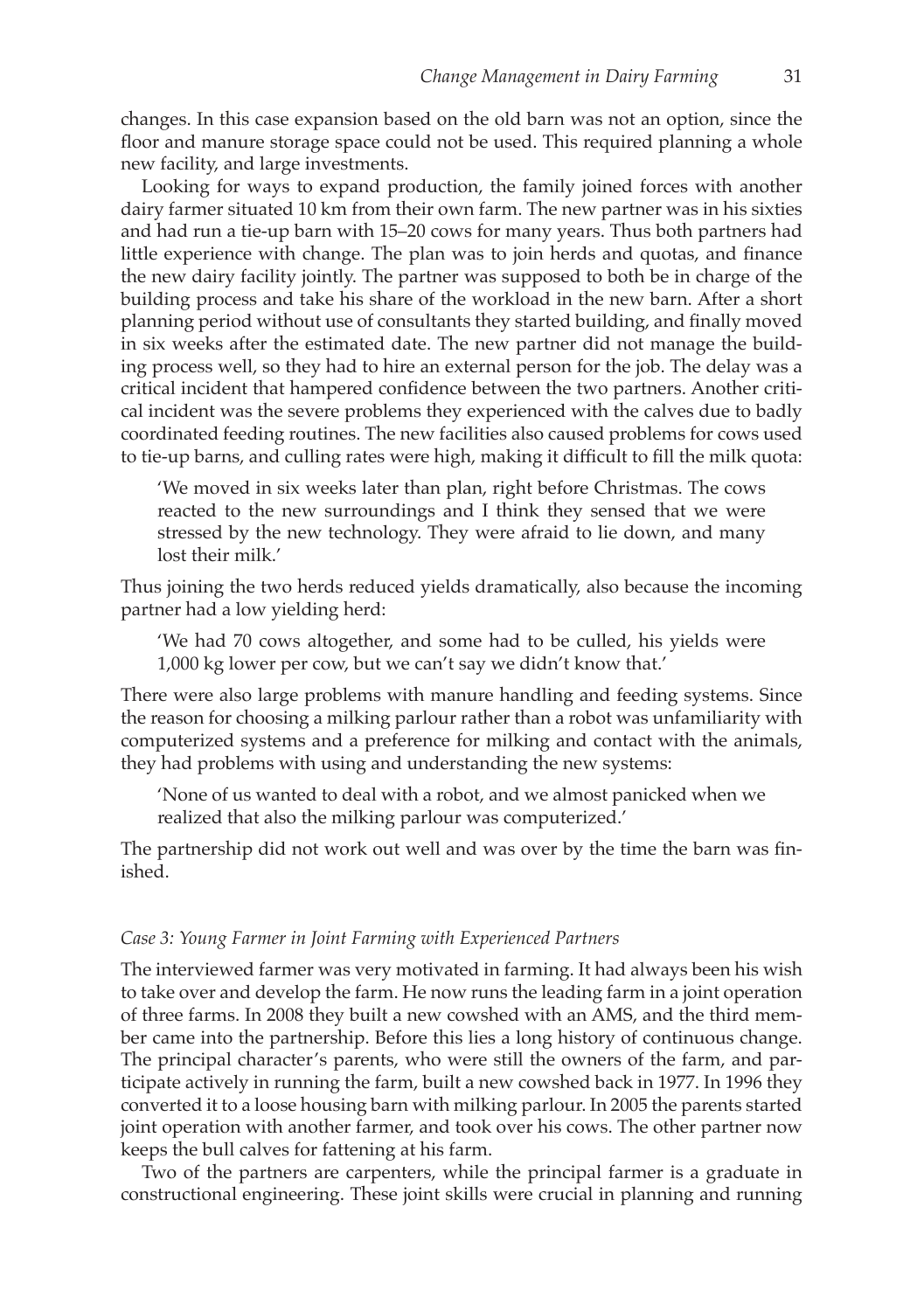the new cowshed in 2008. The principal farmer planned the building himself with assistance from one of the others, and was also responsible for negotiations with the contractors. Earlier on he had worked as an engineering consultant in a firm similar to the one who was now engaged in building the new cowshed. To reduce costs they decided to use the buildings from 1977 and 1997 for calves and young stock. During the planning process, special attention was paid to ease transition from the 'old' to the new cowshed, and to keep production running during the change. The principal managed the building process himself, but engaged a local entrepreneur with good records to do the work. Like the farmer in Case 1 he was aware of the danger of getting exhausted during the building period.

The transition to the robot was done gradually. Before the cows were introduced to the AMS, they were milked in the old milking parlour for some weeks. Thus they could adapt to the new environment gradually. Nonetheless, the transition period was not without problems. The building process was delayed by two months, and they also lost some calves. However, as they were used to handling change, they did not get overwhelmed by the problems but solved them quickly and managed to fill the milk quota already in their first commercial year. Thus they capitalized on their experience with continuous change:

'We had similar problems earlier when we changed to free stall housing.'

All three partners knew each other well in advance and during the planning process they were very open-minded, also concerning their private economy. According to the principal farmer, this is crucial:

'Both chemistry and economy is important.'

All three farmers share a common interest in budgeting and cost control. However, they realize that they have limited competence in farm economics, and therefore they hired a consultant to set up a budget every year. The consultant helps them to follow up the budget as soon as the farm accountants are available:

'Budgeting provides confidence', the principal expresses it. And he adds: 'It is motivating to set goals, and to reach them.'

The last update showed that they were considerately better off than budgeted.

## *Case 4: Farmer in His Fifties Enters Joint Farming as A Way to Expand*

The interviewee is in his fifties, and has run the farm together with his father from the early 1980s. In addition they had a hired employee. Around the year 2000, he planned to build a new loose housing barn because the old tie-up barn needed replacement. However, the plans were put aside. In 2003 he and some other dairy farmers attended a meeting arranged by the dairy company, and a discussion on collaborative farming came up. During the summer of 2003 he had a discussion with two other dairy farmers, and with the help of a consultant they settled an agreement. The planning period was approximately half a year, a very short period of time considering they did not know each other in advance. The second partners in the collaboration were two brothers in their seventies, and the third a dairy farmer who was about half their age. In the spring of 2004 they built a new loose housing shed with robotic milking and automatic feeding. The building period was delayed due to an overestimation of their own work effort. The cost of the automatic feeding sys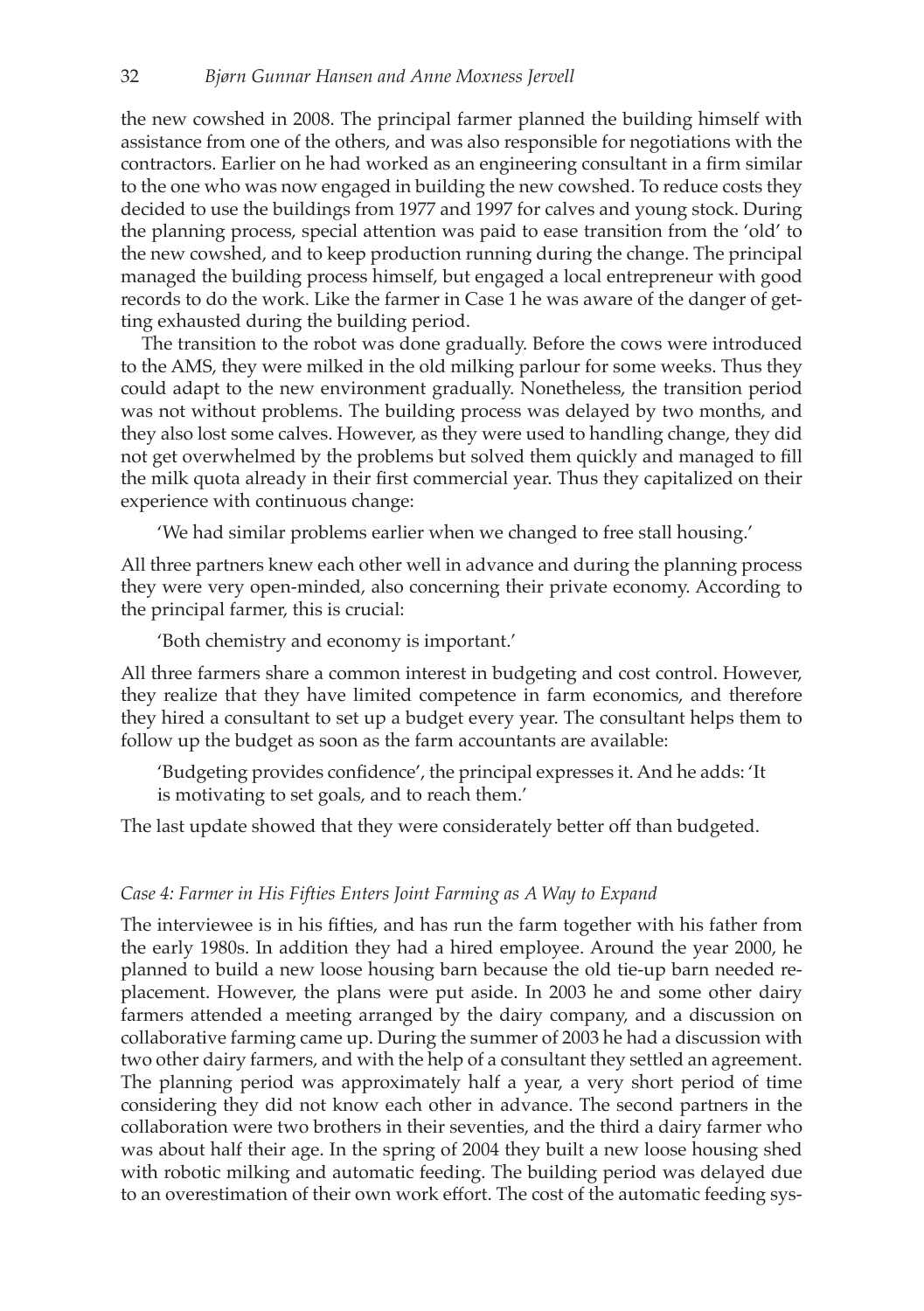tem was well above budget, and in spite of high costs it did not work well. The firm who delivered the system had been responsible for the planning, and it turned out that they had underestimated the quantity of roughage necessary. In addition, the farmers experienced extensive problems with the manure handling system and with calf mortality. It took a long time for the cows to adapt both to the free barn and to robotic milking. The responsibility naturally fell heavier on the principal farmer who had the new building close to his house, and to him the AMS was a huge change:

'With a robot you are never completely off duty. Your mobile can go off anytime, reporting problems.'

The three herds that were merged came from tie-up barns, and a lot of cows had to be culled because they did not adapt to their new environment. Due to these adjustment problems the milk yield was reduced significantly, and they did not manage to fill the milk quota. The manure handling system was planned by the firm who delivered it, and they ended up with a system that was new in Norway at that time. After considerable problems the farmers themselves finally managed to improve the system to make it function. When we asked the principal farmer whether he would have done anything different, he answered:

'I would have bought or leased quota and gone alone. Instead of a robot I would have preferred a milking shed and a hired worker.'

#### *Comparison of the Four Cases*

In this section we compare the four cases, and start by presenting some farming results before, during and after change. In Figure 1 we present the milk yield per cow on the four case farms.

Our case farmers differ a lot in how well they perform during and after change. We notice that Cases 1 and 3 have a higher milk yield than the two other case farms, particularly in the year of change and the first year after the change. The farm in Case 1 actually increases the milk yield in the year of change, then drops the first year after change and recovers the second year. In Case 2 the milk yield drops sig-



**Figure 1**. Milk yield per cow in kilogram energy-corrected milk in the year before, during change and the first two years after change for the four case farms.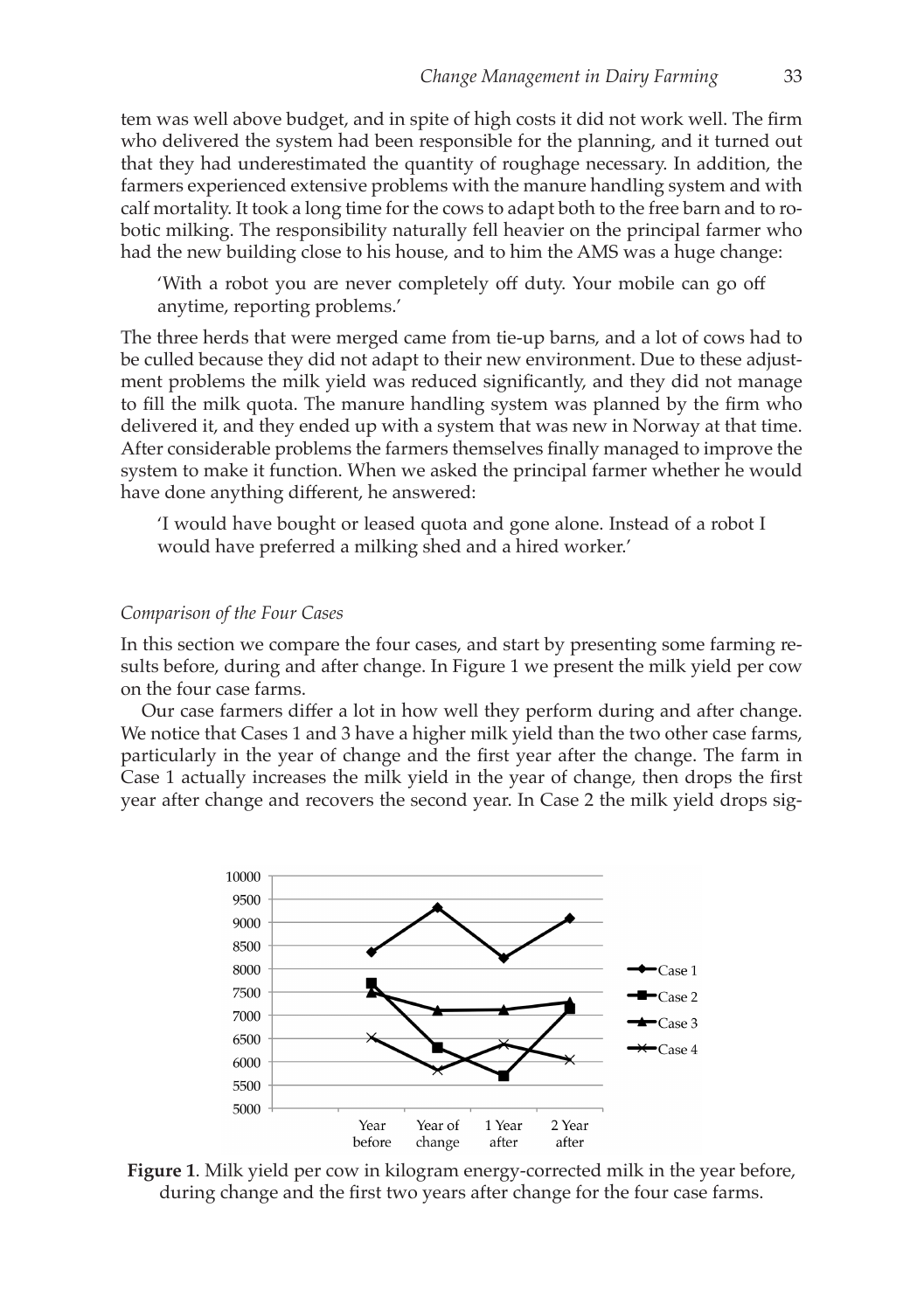nificantly in the year of change and the following year, approximately 2,000 kilo per cow. In Case 4 the yield also drops in the year of change and does not recover even in the second year after change. In Case 3 the yield drops, but much less than in Cases 2 and 4. The yield is also at a significantly higher level. The farmers in Case 4 also experienced huge problems with calf mortality. From the year before change to the second year after change they lost on average 18% of their calves, while the other three farms lost only 6% during the same period. Further, the farmers in Cases 1 and 3 lost fewer cows during transition. They were also much better at planning for herd expansion and rearing of heifers to increase the herd. Thus they only had to buy 23% and 16% of the cows and heifers they needed, respectively, while the similar figures for the farmers in Cases 2 and 4 were 45% and 46%, respectively. Taken together the differences reported here indicate that the farmers in Case 1 and Case 3 had a significantly better production economy during change than Cases 2 and 4.

In Table 1 we compare our cases according to a change management perspective. We notice that the two cases with the most transformational changes (Cases 2 and 4) also have less relevant change experience than the two others. They experience more capacity strain due to the large transformation. The combination of strained capacity and lack of experience makes the change process vulnerable to unforeseen events and problems. In change terms Case 4 is like a Big Bang change. A lot of changes took place simultaneously; from single to collaborative farming with new partners, from three tie-up barns to one big free shed, and new systems for milking, feeding and manure handling. In addition, the farmers in Case 4 did not know each other in advance and were at very different life stages. Their experience with change

|                                              | Case 1                                                          | Case 2                                                                                    | Case 3                                                              | Case 4                                                                      |
|----------------------------------------------|-----------------------------------------------------------------|-------------------------------------------------------------------------------------------|---------------------------------------------------------------------|-----------------------------------------------------------------------------|
| Change type                                  | Gradual herd ex-<br>pansion, technol-<br>ogy modification       | Transformational;<br>herd expansion,<br>new technology,<br>new organization               | Gradual herd ex-<br>pansion, technol-<br>ogy modification           | Transformational:<br>herd expansion,<br>new technology,<br>new organization |
| Change experi-<br>ence                       | Building invest-<br>ments, expansion<br>and change of<br>system | Diversification to<br>other fields                                                        | Building, expan-<br>sion and change<br>of system and<br>cooperation | Limited change<br>experience                                                |
| Capacity                                     | Strained but suf-<br>ficient                                    | Strained, pro-<br>longed transition                                                       | Strained but suf-<br>ficient                                        | Strained, pro-<br>longed transition                                         |
| Change manage-<br>ment (transition<br>phase) | Increasing yields<br>and production                             | Problems with<br>technology<br>Yield drop<br>High culling rate<br>Partnership<br>strained | Some expected<br>problems, recov-<br>ered quickly                   | Problems with<br>technology<br>Yield drop<br>High culling rate              |
| Motivation                                   | Inner                                                           | External                                                                                  | Inner                                                               | External                                                                    |
| Use of consultants                           | Deliberate before<br>change                                     | Limited                                                                                   | Deliberate before<br>and after                                      | Limited                                                                     |
| Planning of joint<br>operation               | Limited                                                         | Limited                                                                                   | Careful                                                             | Limited                                                                     |
| Performance(post-<br>change)                 | Better than ex-<br>pected                                       | Financial strain,<br>does not meet<br>expectations                                        | Exceeding goals<br>earlier than ex-<br>pected                       | Does not meet<br>expectations                                               |

**Table 1**. Change management: comparing the cases.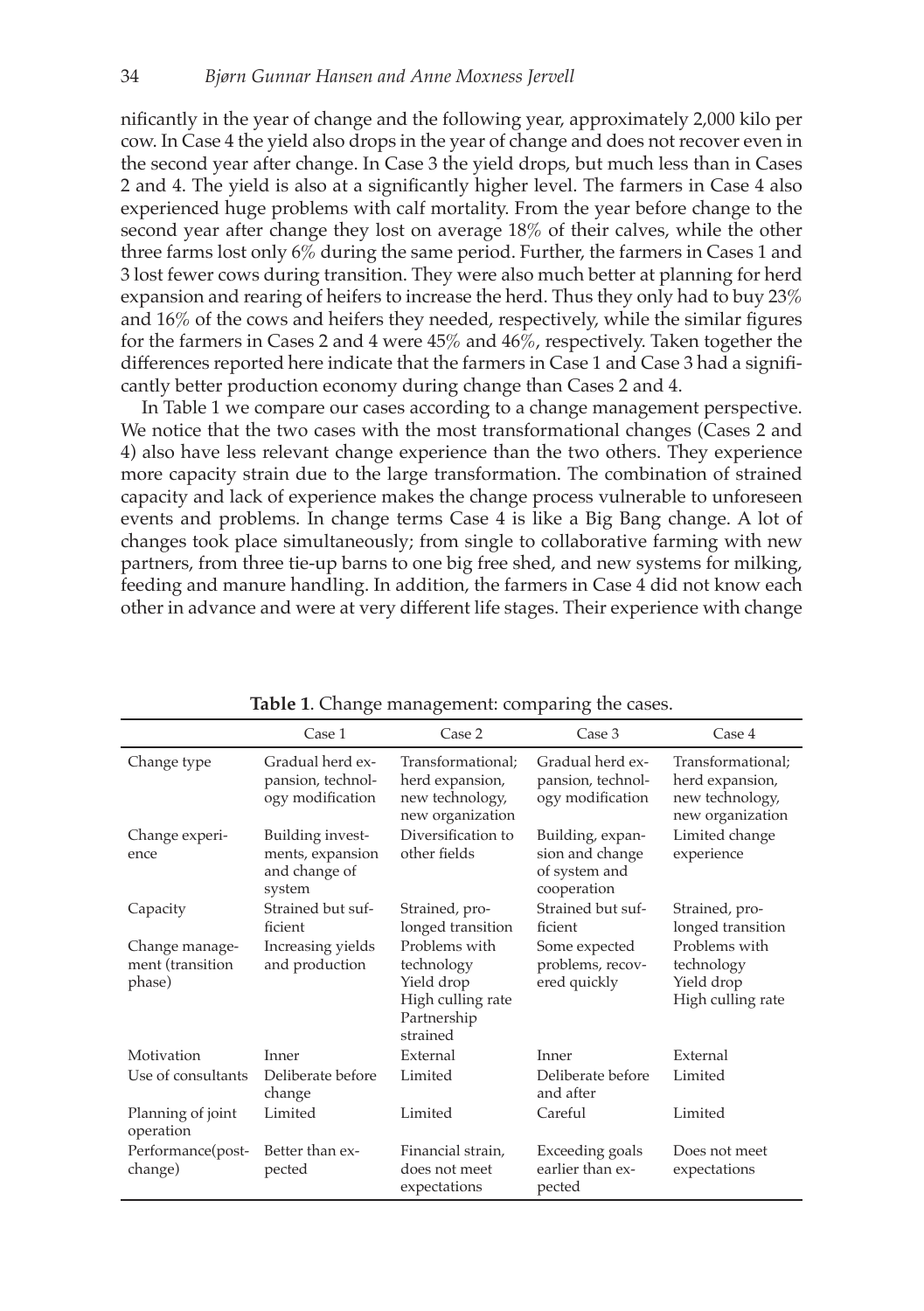was also limited. A dairy advisor commented on the importance of experience with change processes:

'Those who are experienced with changes have a great advantage. They know what change is all about, and they need less help from consultants.'

Similarly, the farmers in Cases 1 and 3 had both been involved in a major building process that included change from tie-up barns to loose housing and herd expansion. Their former experience made them mentally prepared for possible transitional problems, and how these could be handled. For them, continuous strategic change had become a kind of lifestyle. They had acquired a high change capacity.

The lack of change experience in Cases 2 and 4 could perhaps have been compensated through mobilizing support from advisors. Several of the farmers we interviewed underlined how much interaction with consultants or agricultural advisors meant to them. A male farmer in his thirties who was very satisfied with the transition to an AMS put it this way:

'The distance between me and the advisors has always been short. I've always known who to ask for advice… and discussing with them has been valuable to me.'

An experienced advisor also stressed the importance of using consultants during and after change:

'With respect to guidance there are two major challenges; feeding and milk quality. Fat dry cows and thin lactating cows are common. Therefore the farmers need to get in contact with feeding specialists immediately. They also need help from consultants to sort out cows with high cell counts.'

The farmers in Case 1 and 3 also used consultants in planning and implementing the changes. The principal farmer in Case 3 explains how a dairy consultant helped them to make budgets for the transition period and suggested how profits could be shared between the three partners:

'It is important to have a budget, at least in the beginning, with a new production system and expansion… You feel more confident about what you are doing.'

The farmer in Case 1 also used consultants in areas where he had limited competence himself, such as economic long-term planning. However, for the building process he himself had the relevant knowledge and experience. Contrary, the farmers in Cases 2 and 4 did not interact much with consultants before, during and after the change.

The farmers in Cases 1 and 3 had an inner motivation to grow and to develop the business. The changes were outcome of seeking opportunities proactively. Several of our farmers showed a strong inner motivation to develop the farm continuously. A very motivated male farmer in his forties had moved from a tie-up barn to loose housing with robotic milking and was satisfied with the change. He put it this way when we asked him what he enjoyed in dairy farming:

'I'm not that experienced so I haven't had time to be bored… Everything is new, you learn something every day. To maintain the interest in farming you have to develop the farm. I appreciate the freedom in my work, to be my own boss and the versatility my job offers… And it's really rewarding to work with animals.'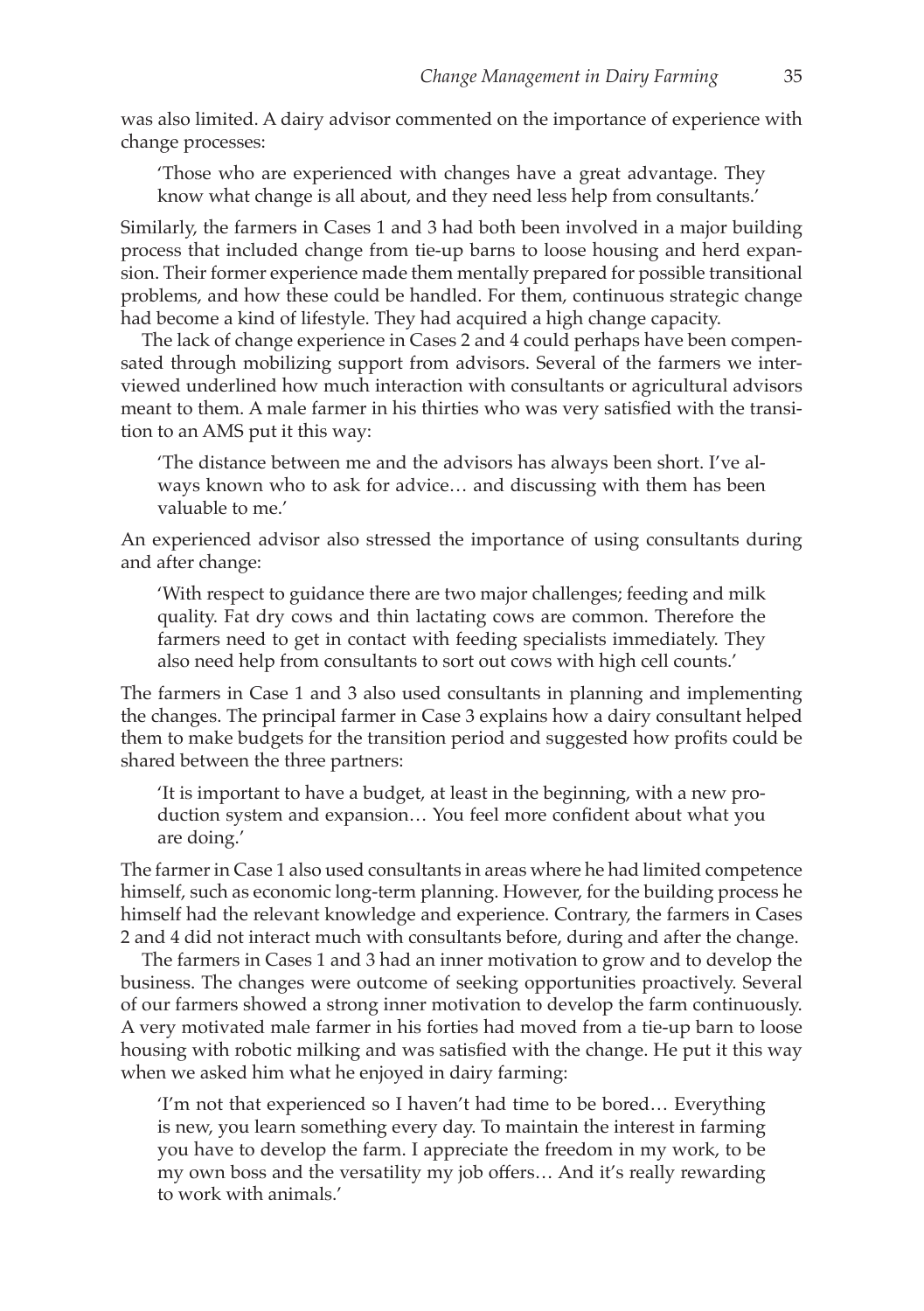Compared to Cases 1 and 3, the change in Case 2 was more motivated by outside forces. Partially as a result of quota regulations, the farm family had diverted resources to the development of new ventures on the farm, but milk production was still economically important. In Case 4 the farmer had been motivated for change over a longer period, but inhibited by regulations. His motivation in joint farming came more or less spontaneously after a meeting arranged by the dairy company, where he saw the opportunity to increase the milk quota and acreage. Thus joint farming was not his primary wish. One of the dairy advisors underlined the importance of inner motivation when we asked him about the most important success criteria:

'They farmers need great commitment. They have to spend the time it takes to get the job done and do it 105%. It's not enough to see what other farmers have accomplished… You can see them at meetings, the ones who do not listen… they need to accept what it is all about before they start.'

In Case 3 the farmers spent a lot of time discussing and planning their joint operation. The discussions were open and they managed to build trust, gain a common understanding of the change, and harmonize their expectations. Through thorough planning and a lot of communication and interaction during the whole transition process, the partners managed to developed a common understanding of the future aims and recreate their former ways of working, their daily routines and practices. The principal farmer was also very satisfied with how the joint operation worked. In Case 1 the farmer did not spend much time on planning the joint operation because in practice it simply involved rent of extra land and milk quota. The other farmer was passive and just received a rent. In Cases 2 and 4 the farmers spent very little time on planning and discussing, and this can explain why the results did not meet their expectations. In Case 4 the farmers did not know each other well before entering the joint operation. In Case 2 the interviewee claimed to know her partner well ahead of the partnership. However, as the transition evolved, she discovered that they had quite different practices and routines. They had not managed to develop a common understanding of the future aims and recreate their ways of working, their daily routines and practices.

In Figure 2 we sum up our main findings. Former experience with change increases the farmers' change capacity, which in turn improves the change management. Inner motivation improves both change management and farm performance during and after change. Deliberate use of consultants and careful planning of joint operations also contributes positively to change management and thus to farming performance during and after change.

Analysis of the cases could indicate that age is a factor, and that transformational change is more easily handled by younger farmers (Cases 1 and 3). After many years of dairy farming, routines become automated, often with success (Case 2). In such cases external pressure to change may both disturb established routines and decrease motivation. This could be especially difficult when the routines of different farmers and herds are mixed as in joint farming with several active partners. In Case 2 the original plan was turned around as the joint farming was dissolved and an AMS installed in place of the new milking parlour. Cases 1 and 3 both have young farmers, but also farms where the principal farmer is in charge (Case 1), or has active support from parents and supplemental competence from partners (Case 3). The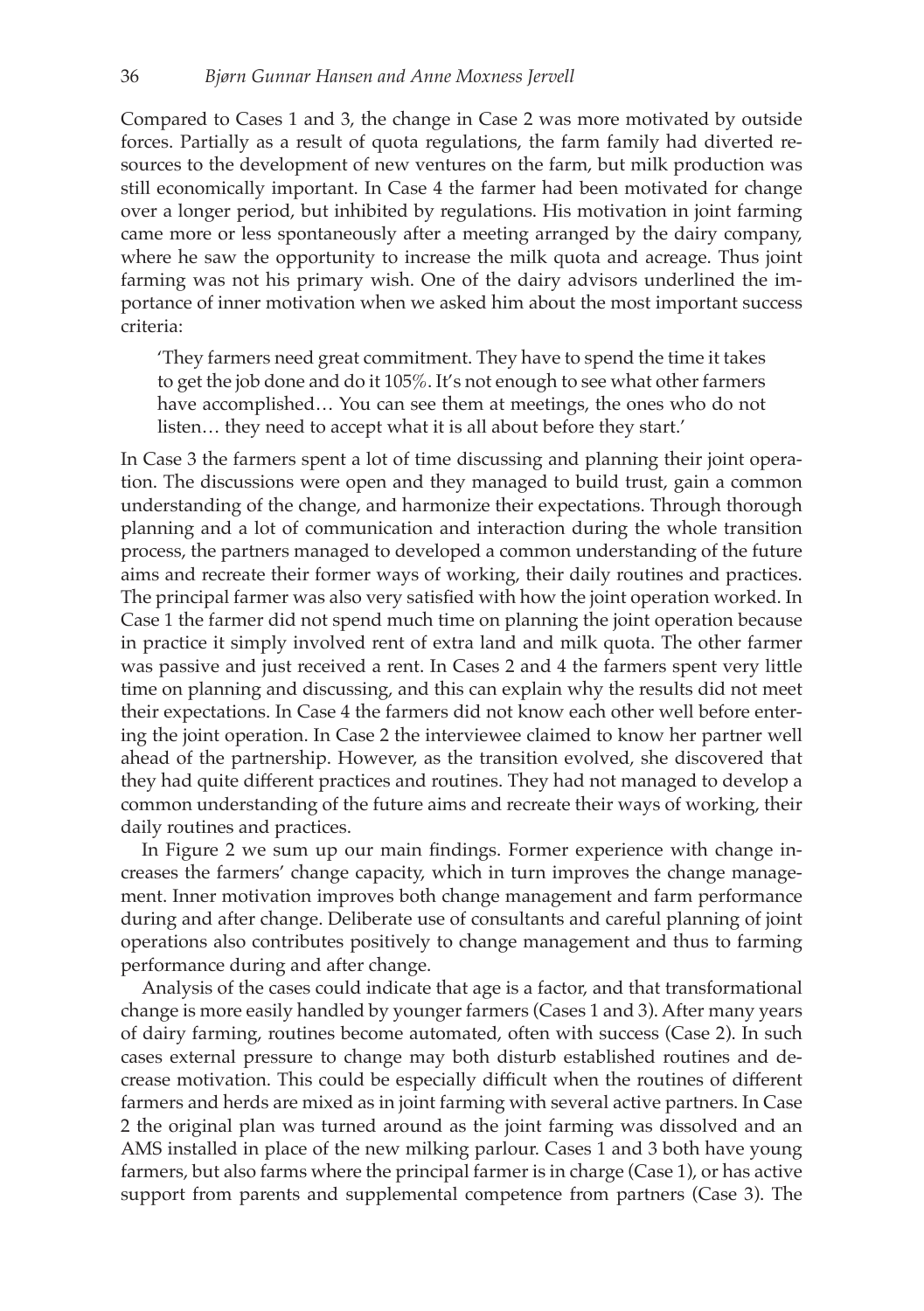

**Figure 2**. Conceptual change model based on our hypotheses. *Note*: By change type we mean gradual change versus transformational change, and by change management we mean how well the change is managed.

relative success of the younger farmers may therefore have more to do with motivation and social capital than age in itself.

#### **Discussion**

This study is among the first to address the introduction of AMSs and cooperative farming on dairy farms from a change management perspective. Our study demonstrates that when farmers carry out large changes, such as combinations of herd expansion and change of technology and organization, the transitional period can be aggravated in some cases and last for several years. The case-study method highlights the complexity of change management and how earlier change experience influences the transition process. Earlier change experience eases transitions on three theoretically different grounds. First, earlier changes mean that new changes become more gradual. Second, earlier change gives experience that creates familiarity with change processes, more realistic expectations and greater ability to handle challenges, also by mobilizing extra resources such as family members and consultants. Third, previous change experience in a small-firm context may indicate that the farmer tolerates uncertainty and is proactively seeking opportunities for development.

The farmers in Cases 1 and 3 made what may be seen as unprofitable investments during the 1990s, building new loose housing cowsheds for a relatively small herd. However, these seemingly unprofitable investments may have paid off in terms of increasing management capabilities and capacity for change. During their history of change they have acquired valuable experience and capabilities that enable them to handle new changes and transitions. When problems arise, their previous experience gives them the self-confidence they need to solve them. Adopting an AMS, these farmers did not face all the challenges of new housing, feeding and manure handling systems at the same time. The change process was much less demanding. Our findings are in line with scholars who argue that change needs to be made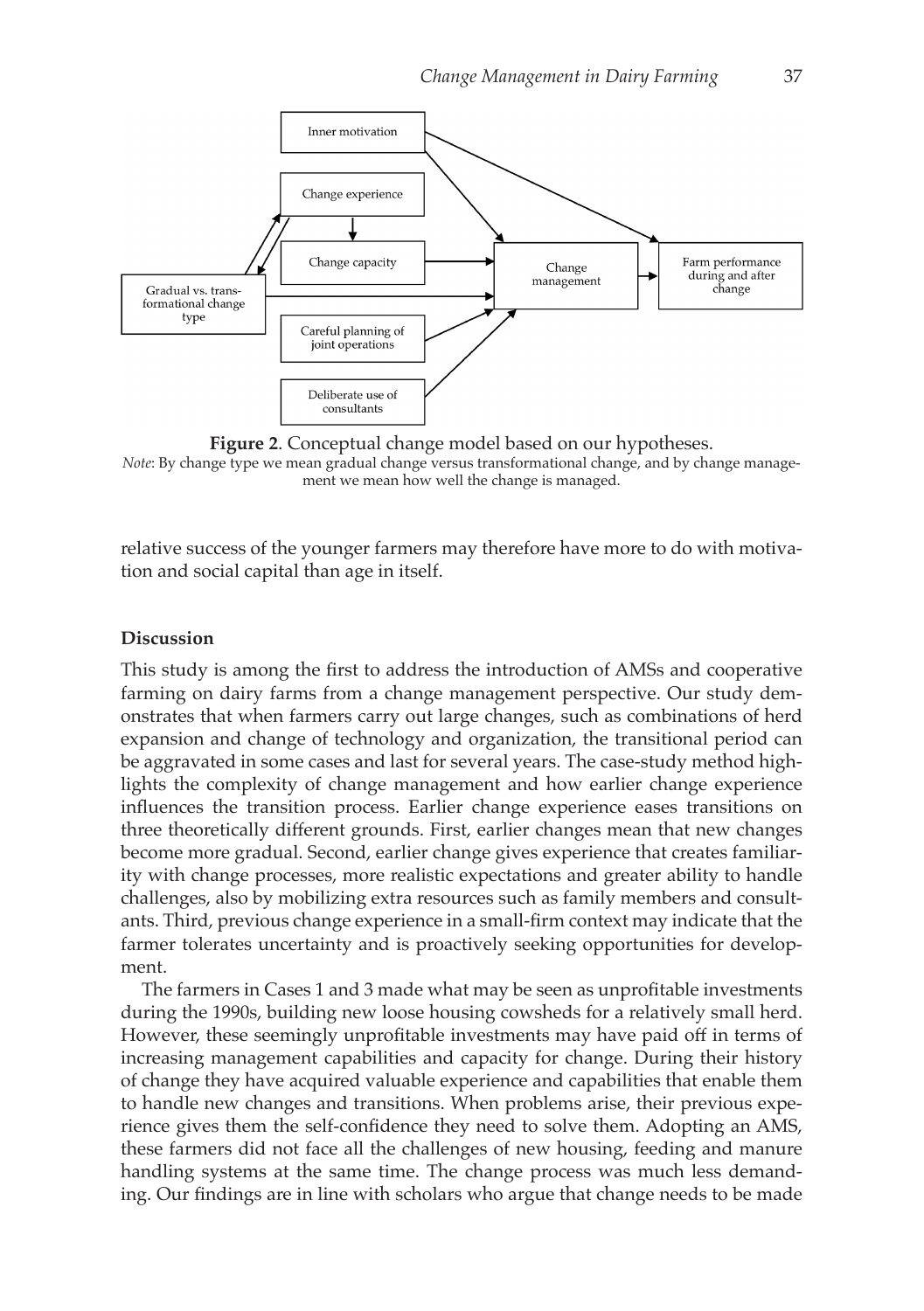regularly and rhythmically through so-called time pacing (Brown and Eisenhardt, 1997; Eisenhardt and Brown, 1999). This creates a regular, rhythmic, and proactive approach to change that can increase the capacity for change by creating a sense of urgency; hence, it increases the intensity of the effort in terms of information search and learning and increases the absorptive capacity (Linsu, 1998). At the same time, however, it gives people a sense of control because change becomes predictable, focused, and efficient.

Changes that involve expansion, growth, technology and organization simultaneously are challenging. Entering cooperative farming is a fundamental organizational change, as it increases the complexity of the organization and the potential for conflicts in decision-making as well as in day-to-day work. However, our findings show that even such a radical change in farm management can be handled successfully, given that the participants spent enough time on planning. Our findings support the findings of Schei et al. (2012). Collaboration with a passive partner is another way to reduce the complexity of joint operations.

Our findings support the importance of inner motivation. Here our findings are in line with Zimmermann and Campillo (2003). Farmers who go through transformational changes need a strong intrinsic interest and a high level of motivation to succeed. Encouragement from e.g. the government or dairy consultants is of course helpful, but it is not enough to accomplish the large changes we describe in our study. Intrinsic interest and motivation is necessary to be persistent enough to solve all the demanding tasks involved in transformational changes. Policymakers should take this into account when they change regulations or set up investment schemes to support large investments.

What are the implications of our study for dairy farmers, or other small businesses facing large changes? Our study shows that similar technologies can be introduced on comparable farms with very different results. Farmers should be aware that managing change while maintaining day-to-day production will strain their capacity. Therefore they should be prepared for a possible drop in performance. Previous experience, the capability to manage change and sufficient capacity is important to cope with transition problems. Dairy farmers need time to adjust to growth, often several years, particularly if the relevant management capacities are not in place ahead of the investments.

Our study has some limitations. It is based on retrospective interviews and participants may have had selective memory in describing and interpreting previous behaviour, in hindsight. Future research could therefore attempt to follow change processes as they unfold over time. Future studies could also try to verify our model of change by the use of quantitative analysis. The objective performance measures based on several indicators of productivity over a four-year period do, however, serve to confirm findings from the interviews about the challenges of managing change.

#### **Conclusion**

Continuous gradual changes, former change experience, inner motivation, deliberate use of consultants and careful planning of joint farming operations have a positive impact on performance during and after change. Farmers with experience from continuous change processes develop managerial capabilities and a change capacity that may be important to meet future changes successfully. Transformational chang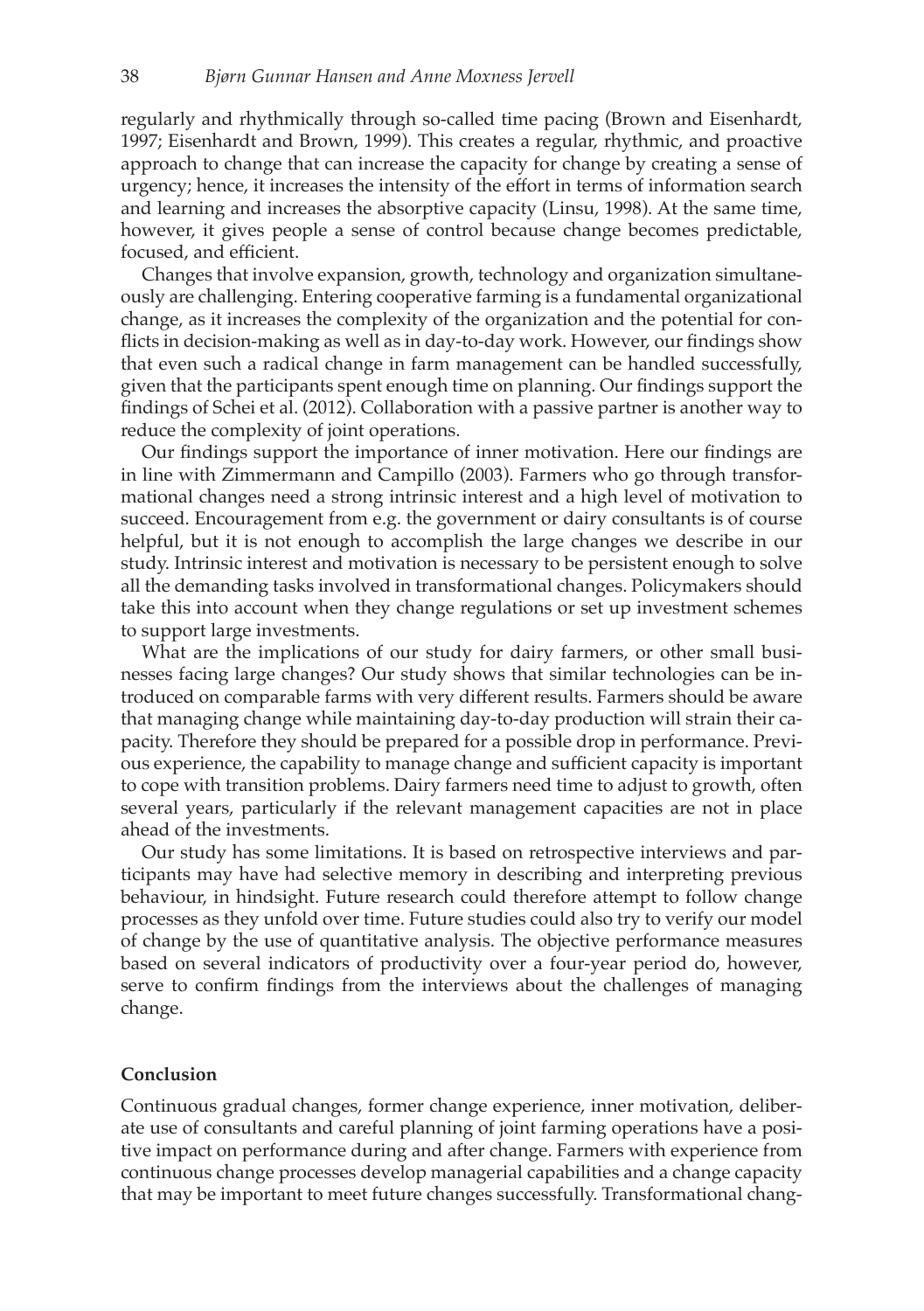es, such as those facing dairy farmers introducing AMSs, or large changes in the regulatory environment, should be recognized as a managerial challenge, and not only as a question of production scale or implementation of new technology.

#### **References**

- Balogun, J. and Hope Hailey, V. (2004) *Exploring Strategic Change*. Englewood Cliffs, NJ: Prentice Hall International.
- Beer, M. and Nohria, N. (2000) *Breaking the Code of Change*. Boston, MA: Harvard Business School Press.
- Bewley, J., Palmer, R.W. and Jackson-Smith, D.B. (2001) An overview of experiences of Wisconsin dairy farmers who modernized their operations, *Journal of Dairy Science*, 84, pp. 717–729.
- Bourdieu, P. (1983) Ökonomisches Kapital, kulturelles Kapital, soziales Kapital, *Soziale Welt*, Sonderband 2, pp. 183–198.
- BROWN, S.L. and EISENHARDT, K.M. (1997) The art of continuous change: linking complexity theory and timepaced evolution in relentlessly shifting organizations, *Administrative Science Quarterly*, 42(1), pp. 1–34.
- Burt, R.S. (1992) *Structural Holes: The Social Structure of Competition*. Cambridge, MA: Harvard University Press.
- BUTLER, L.J. and WOLF, C.A. (2000) California dairy production: unique policies and natural advantages, in: H.K. SCHWARZWELLER and A.P. DAVIDSON (eds) *Dairy Industry Restructuring*. New York: JAI Press, pp. 141–162.
- Butler, D., Holloway, L. and Bear, C. (2012) The impact of technological change in dairy farming: robotic milking systems and the changing role of the stockperson, *Journal of the Royal Agricultural Society of England*, 173, pp. 1–6.
- By, R.T. (2007) Ready or not…, *Journal of Change Mangement*, 7(1), pp. 3–11.
- By, R.T. and Dale, C. (2008) The successful management of organizational change in tourism SMEs: initial findings in UK visitor attractions, *International Journal of Tourism Research*, 10(4), pp. 305–313.
- Campbell, D.T. (1960) Blind variation and selective retentions in creative thought as in other knowledge processes, *Psychological Review*, 67(6), pp. 380–400.
- Coleman, J.S. (1988) Social capital in the creation of human capital, *American Journal of Sociology*, 94(Supp.), pp. S95–S120.
- EISENHARDT, K.M. and BROWN, S.L. (1999) Patching: restitching business portfolios in dynamic markets, *Harvard Business Review*, 77(3), pp. 72–82.
- Elrod, P.D. and Tippett, D.D. (2002) The 'Death Valley' of change, *Journal of Organizational Change Management*, 15(3), pp. 273–291.
- Forney, J. and Stock, P.V. (2014) Conversion of family farms and resilience in Southland, New Zealand, *International Journal of Sociology of Agriculture and Food*, 21(1), pp. 7–29.
- Gloy, B.A., Hyde, J. and LaDue, E.L. (2002) Dairy farm management and long-term farm financial performance, *Agricultural and Resource Economics Review*, 31(2), pp. 233–247.
- Greve, A. and Salaff, J.W. (2001) The development of corporate social capital in complex innovation processes, in: S.M. Gabbay and J. Leenders (eds) *Social Capital of Organizations*. Amsterdam: JAI Press, pp. 107–134.
- Grunig, J.E. (1997) A situational theory of publics: conceptual history, recent challenges and new research, in: D. Moss, T. MacManus and D. Vercic (eds) *Public Relations Research: An International Perspective*. London: International Thomson Business Press, pp. 3–48.
- Hansen, B.G. (2013) *Problem Solving in Dairy Farming*. Ph.D. thesis, Norwegian School of Economics. Bergen.
- Holloway, L., Bear, C. and Wilkinson, K. (2014) Re-capturing bovine life: robot–cow relationships, freedom and control in dairy farming, *Journal of Rural Studies*, 33, pp. 131–140.
- Holloway, L., Bear, C. and Wilkinson, K. (2014) Robotic milking technologies and renegotiating situated ethical relationships on UK dairy farms, *Agriculture and Human Values*, 31(2), pp. 185–199.
- JACOBS, J.A. and SIEGFORD, J.M. (2012) Invited review: the impact of automatic milking systems on dairy cow management, behavior, health, and welfare, *Journal of Dairy Science*, 95(5), pp. 2227–2247.
- Jervell, A.M. (1993) Farmer attitudes to milk quota policy, *Sociologia Ruralis*, 33(3/4), pp. 365–382.
- Jervell, A.M. and Borgen, S.O. (2000) Distribution of dairy production rights through quotas: the Norwegian case, in: H.K. SCHWARZWELLER and A.P. DAVIDSON (eds) *Dairy Industry Restructuring*. New York: JAI Press, pp. 355–378.
- Kjesbu, E., Flaten, O. and Knutsen, H. (2006) *Automatiske melkingssystemer: en gjennomgang av internasjonal forskning og status i Norge*. Oslo: Norsk institutt for landbruksøkonomisk forskning.